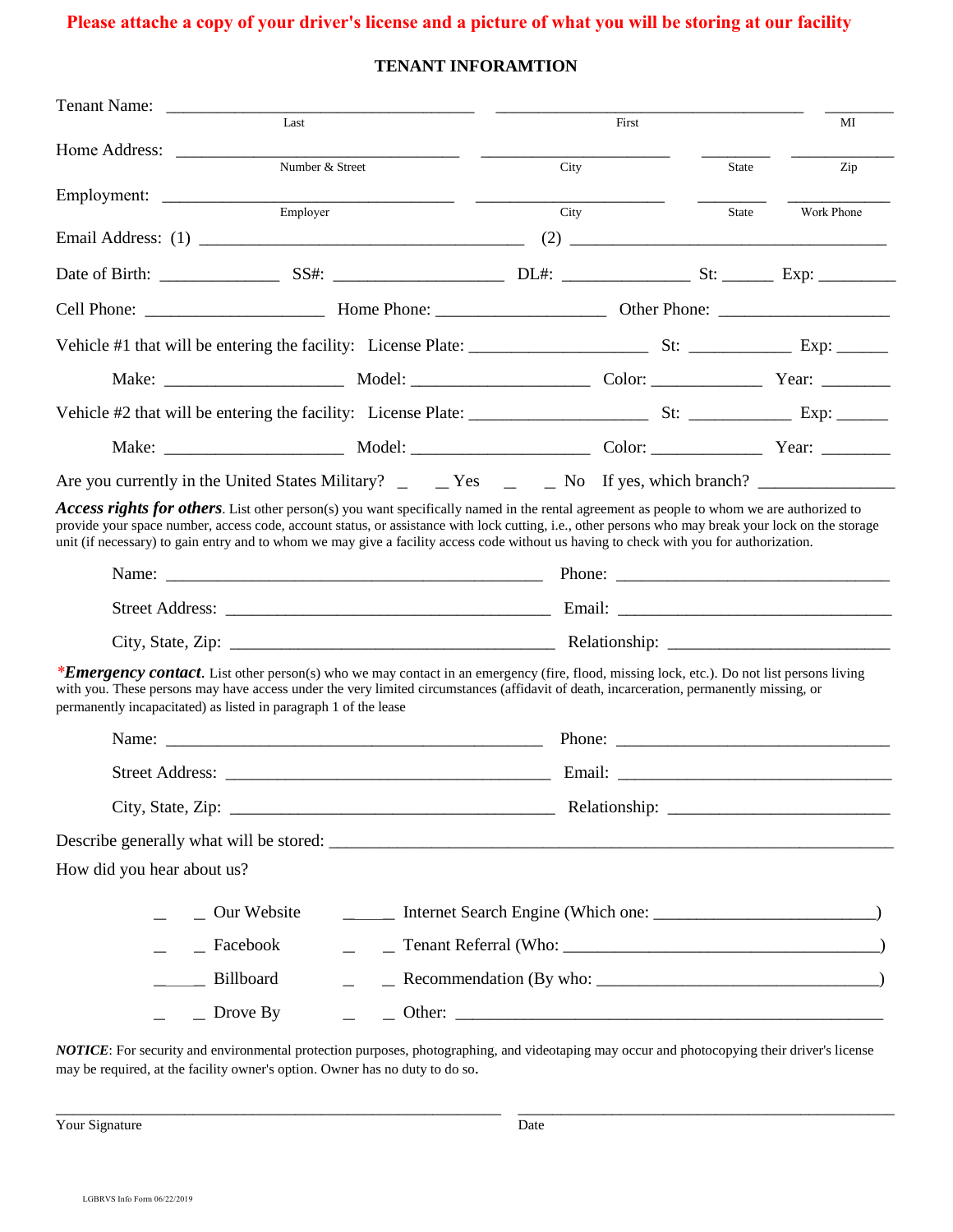Please complete all three pages, save to your computer, and then email to Lakegranburyboatandrvstorage@gmail.com

|                                                      |  | <b>BOAT / TRAILER / VEHICLE / RV INFORMATION</b>                                             |  |  |  |
|------------------------------------------------------|--|----------------------------------------------------------------------------------------------|--|--|--|
| <b>INSURANCE PROVIDER</b> (for what is being stored) |  |                                                                                              |  |  |  |
|                                                      |  |                                                                                              |  |  |  |
| <b>BOAT #1</b> (Complete each blank)                 |  |                                                                                              |  |  |  |
|                                                      |  |                                                                                              |  |  |  |
|                                                      |  |                                                                                              |  |  |  |
|                                                      |  |                                                                                              |  |  |  |
|                                                      |  |                                                                                              |  |  |  |
|                                                      |  | Is tenant the registered owner? $\qquad \qquad$ Yes $\qquad \qquad$ No If no, name of owner: |  |  |  |
| <b>BOAT #2</b> (Complete each blank)                 |  |                                                                                              |  |  |  |
|                                                      |  |                                                                                              |  |  |  |
|                                                      |  |                                                                                              |  |  |  |
|                                                      |  |                                                                                              |  |  |  |
|                                                      |  |                                                                                              |  |  |  |
|                                                      |  |                                                                                              |  |  |  |
|                                                      |  |                                                                                              |  |  |  |
|                                                      |  |                                                                                              |  |  |  |
|                                                      |  |                                                                                              |  |  |  |
|                                                      |  |                                                                                              |  |  |  |
|                                                      |  |                                                                                              |  |  |  |
|                                                      |  |                                                                                              |  |  |  |
|                                                      |  |                                                                                              |  |  |  |
|                                                      |  |                                                                                              |  |  |  |
|                                                      |  | Is tenant the registered owner? $\qquad \qquad$ Yes $\qquad \qquad$ No If no, name of owner: |  |  |  |
| <b>VEHICLE INFORMATION</b>                           |  |                                                                                              |  |  |  |
|                                                      |  | Type of vehicle being stored: _ _ _ Automobile _ _ _ RV _ _ _ Motorcycle _ _ _ Other         |  |  |  |
|                                                      |  |                                                                                              |  |  |  |
|                                                      |  |                                                                                              |  |  |  |
|                                                      |  | Is tenant the registered owner? $\qquad \qquad$ Yes $\qquad \qquad$ No If no, name of owner: |  |  |  |

Nour Signature and the set of the set of the set of the set of the set of the set of the set of the set of the Date